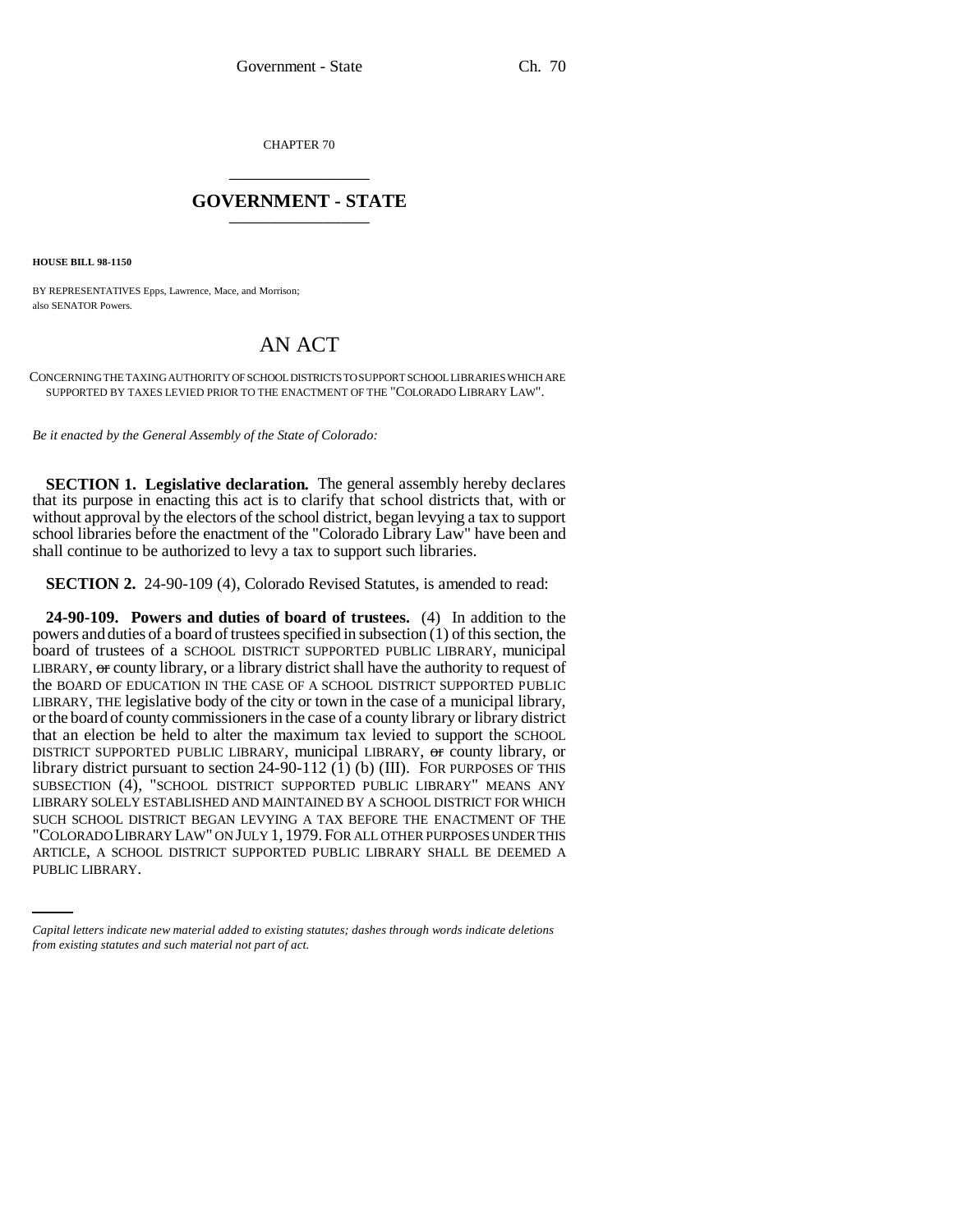**SECTION 3.** 24-90-112 (1) (a), Colorado Revised Statutes, is amended BY THE ADDITION OF A NEW SUBPARAGRAPH to read:

**24-90-112. Tax support - elections.** (1) (a) (V) THE BOARD OF EDUCATION OF A SCHOOL DISTRICT THAT BEGAN LEVYING A TAX FOR THE OPERATION AND MAINTENANCE OF A SCHOOL DISTRICT SUPPORTED PUBLIC LIBRARY BEFORE THE ENACTMENT OF THE "COLORADO LIBRARY LAW" ON JULY 1, 1979, IS AUTHORIZED TO CONTINUE TO LEVY SUCH TAX FOR SAID PURPOSES, SUBJECT TO THE LIMITATIONS SET FORTH IN PARAGRAPH (b) OF THIS SUBSECTION (1).

**SECTION 4.** 24-90-112 (1) (b) (I), (1) (b) (III), and (1) (b) (IV), Colorado Revised Statutes, are amended to read:

**24-90-112. Tax support - elections.** (1) (b) (I) (A) EXCEPT AS OTHERWISE PROVIDED UNDER SUB-SUBPARAGRAPH (B) OF THIS SUBPARAGRAPH (I) the legislative body for the specified governmental unit shall submit, after notice, the question of any amount of tax levy not previously established by resolution or ordinance nor previously approved by the electors for the establishment, operation, and maintenance of public libraries to a vote of the registered electors residing in the unit or that portion of a library district within the unit, as the case may be, at the next general election on the first Tuesday in November of odd-numbered years or on the unit's biennial election date.

(B) THE BOARD OF EDUCATION OF A SCHOOL DISTRICT SHALL SUBMIT, AFTER NOTICE, THE QUESTION OF ANY AMOUNT OF TAX LEVY NOT PREVIOUSLY ESTABLISHED BY RESOLUTION FOR THE OPERATION AND MAINTENANCE OF SCHOOL DISTRICT SUPPORTED PUBLIC LIBRARIES TO A VOTE OF THE REGISTERED ELECTORS RESIDING IN THE SCHOOL DISTRICT AT THE NEXT GENERAL ELECTION ON THE FIRST TUESDAY IN NOVEMBER OF ODD-NUMBERED YEARS OR ON THE SCHOOL DISTRICT'S BIENNIAL ELECTION DATE. FOR PURPOSES OF THIS SUBSECTION (1), "SCHOOL DISTRICT SUPPORTED PUBLIC LIBRARY" MEANS ANY LIBRARY SOLELY ESTABLISHED AND MAINTAINED BY A SCHOOL DISTRICT FOR WHICH SUCH SCHOOL DISTRICT BEGAN LEVYING A TAX BEFORE THE ENACTMENT OF THE "COLORADO LIBRARY LAW" ON JULY 1, 1979.

(III) Notwithstanding the authorization contained in paragraph (a) of this subsection  $(1)$  and in addition to the provisions of subparagraph  $(1)$  of this paragraph (b), upon request of the board of trustees of the municipal or county library or the library district, or upon resolution of the legislative body of the city or town by its own initiative in the case of a municipal library, OF THE BOARD OF EDUCATION OF THE SCHOOL DISTRICT BY ITS OWN INITIATIVE IN THE CASE OF A SCHOOL DISTRICT SUPPORTED PUBLIC LIBRARY, or of the board of county commissioners by its own initiative in the case of a county library or library district, the legislative body of the city or town, THE BOARD OF EDUCATION OF THE SCHOOL DISTRICT, or the board of county commissioners shall submit to a vote of the registered electors residing within the library service area a proposition containing the desired maximum tax levy specified in the request or resolution.

(IV) Following a vote by the people in which a maximum mill levy has been set for the support of a municipal or county library or a library district, such levy shall